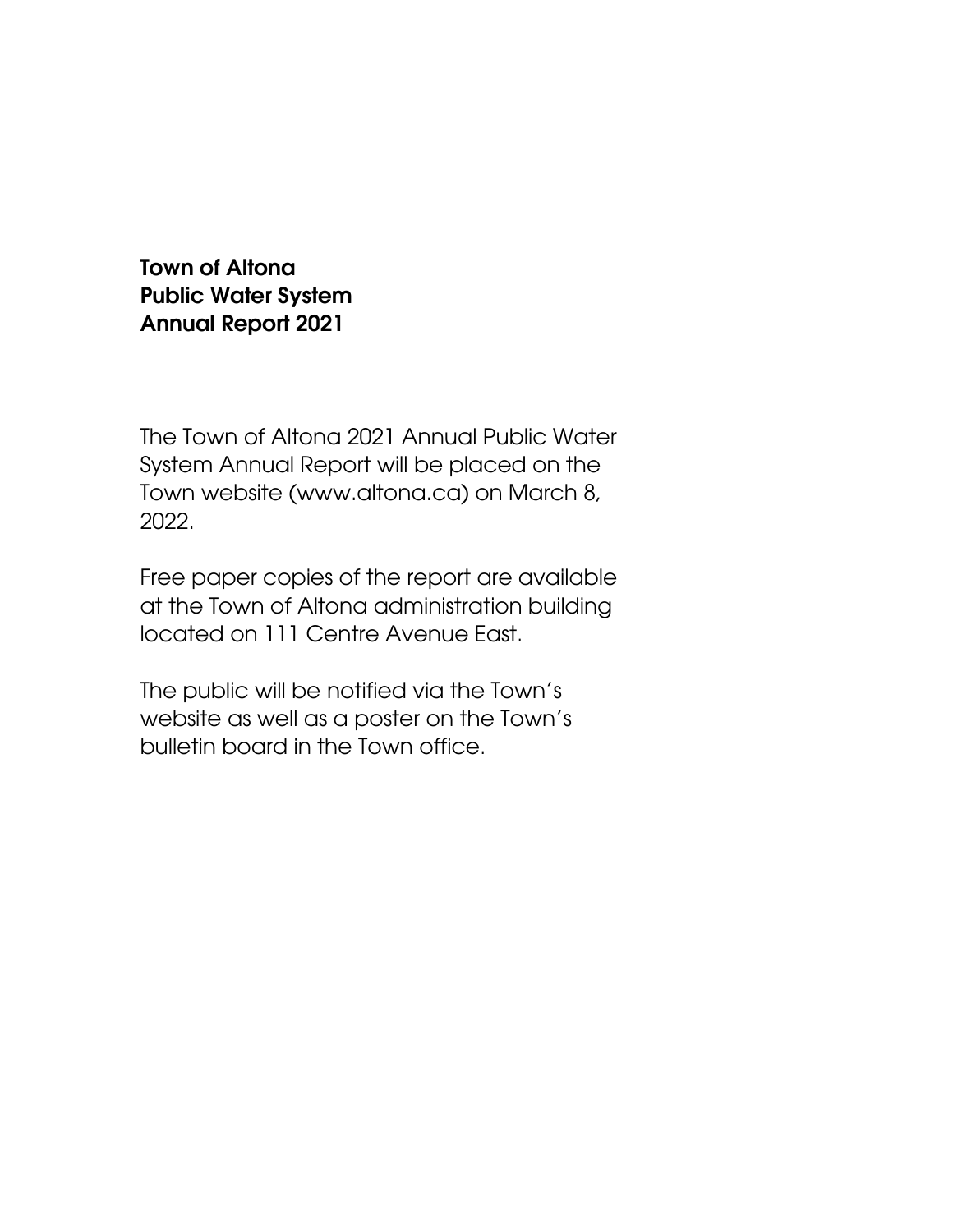Town of Altona Public Water System Annual Report 2021

Name of the Public Water system: Altona Public Water System Name of the Legal Owner: The Town of Altona Phone: 204.324.6468 Contact person: Dan Gagné (CAO) Email: [da](mailto:dale.lyle@altona.ca)n.gagne@altona.ca

Supervisor: Clint Derksen Phone: 204.324.7467 Email: [clint.derksen@altona.ca](mailto:clint.derksen@altona.ca)

Senior Operator: Jackson Enns Phone: 204.324.7022 Email: [waterworks@altona.ca](mailto:waterworks@altona.ca)

Report Prepared: March 7, 2022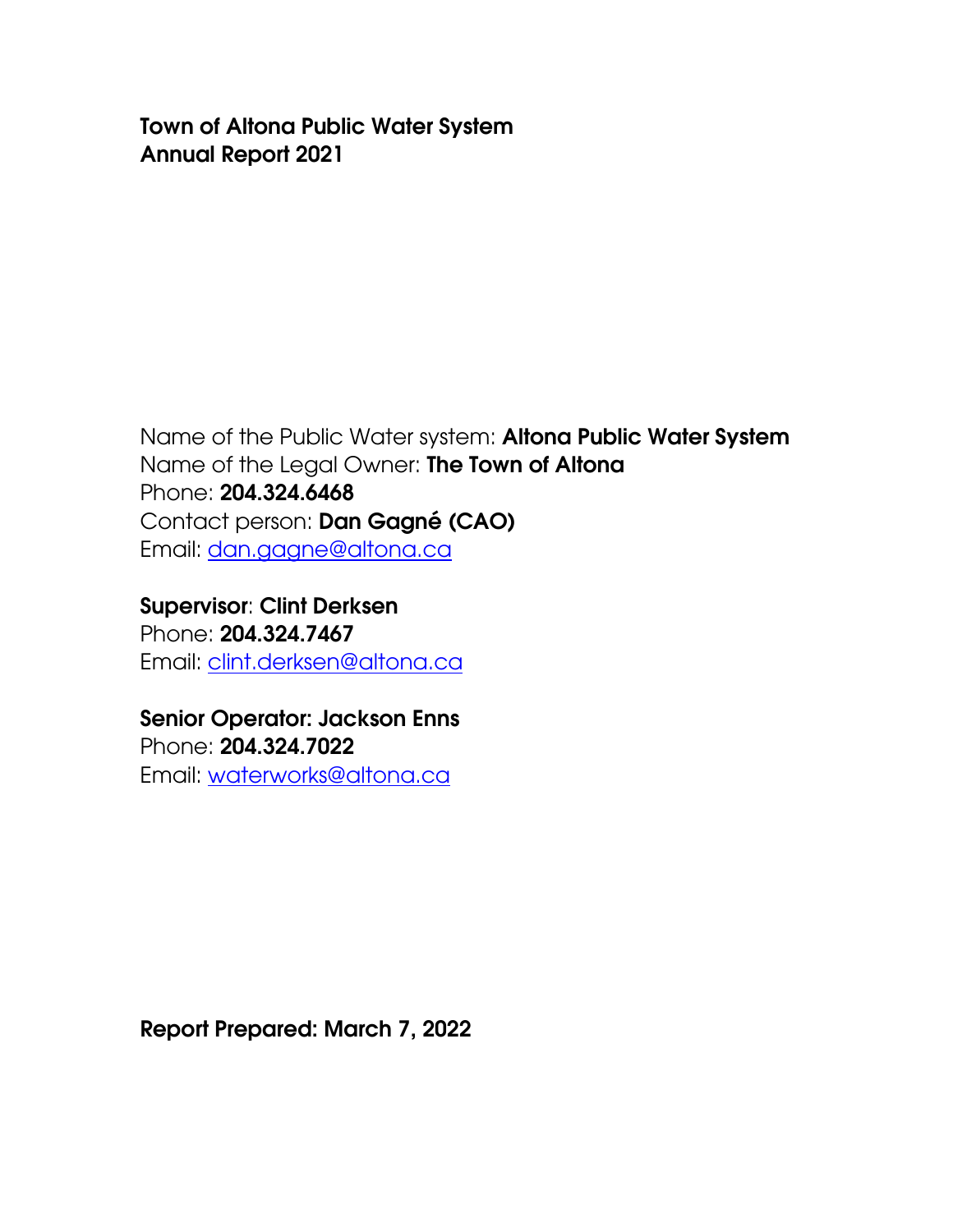The 2021 Annual Report for the Town of Altona summarizes the Water Utility's ability to distribute safe potable water and meet provincial regulations.

#### 1. Description of the Water System:

The Altona Public Water System (Altona PWS) provides potable water to a population of approximately 4,200 residents. Treated water supplied by the Pembina Valley Water Coop meets all objectives as stated in the Guidelines for Canadian Drinking Water Quality.

### 1.1 Water Supply Source

The Altona PWS receives treated water from Letellier which is 20 kilometers east of Altona. The Letellier plant draws water from the Red River and treats the water before distribution.

#### 1.2 Distribution System

Treated water from the two reservoirs is pumped throughout the Altona distribution system via four variable frequency driven 15 horsepower duty pumps plus two 75 horsepower emergency pumps. The approximate 33 kilometers of piping is 99% looped and is comprised of 59% AC, 40% PVC, and 1% HDPE.

#### 1.3 Storage Reservoirs

| Name: North End Reservoir | Capacity: 3 222 000 L |
|---------------------------|-----------------------|
| Name: South End Reservoir | Capacity: 1 453 000 L |

#### 1.4 Number of Connections, population served and types of users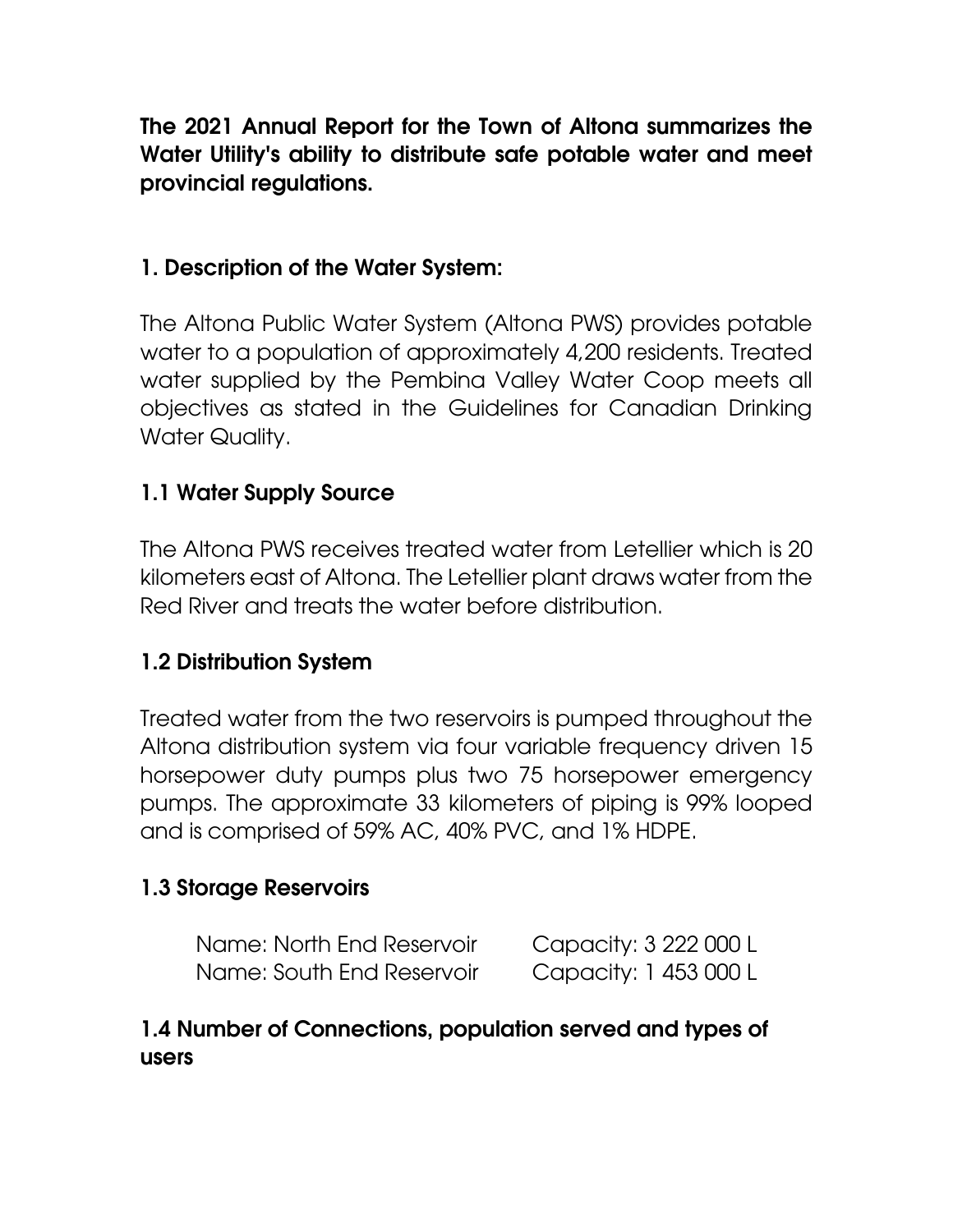The Altona distribution system is comprised of 1,556 service connections. 2022 census indicates a population of 4267. All connections are metered. Domestic use is the largest consumer with approximately 65% while commercial use is approximately 35%.

### 1.5 Classification and Certification

Operators are certified under Manitoba Conservation's *Water and Wastewater Facility Operators Regulation* under the *Environment Act*

|                         | Clint Derksen-Supervisor ID # 2014-081 - WD2, WWC2, WWT1 |
|-------------------------|----------------------------------------------------------|
|                         | Matthew Aaron Schmidt ID # 0008410 - WD2, WWC2, WWT1     |
| Jackson Enns-Foreman    | ID # 03223 - WD2, WWC2,                                  |
| WWT2                    |                                                          |
| Scott Klassen-Assistant | ID # 03849 - WD2, WWC2,                                  |
| WWT2                    |                                                          |

*WT - Water Treatment WD - Water Distribution WWT - Waste Water Treatment WWC - Waste Water Collection CC - Conditional Certificate*

#### 2. Disinfection system in use

The last step before distribution is the addition of 12% liquid sodium hypochlorite to the water while entering the reservoirs. The dosage is flow-paced to maintain a minimum of 0.5 mg of free chlorine per litre before it enters the distribution system and we maintain a minimum of 0.1 mg of free chlorine per litre at all times in the distribution system.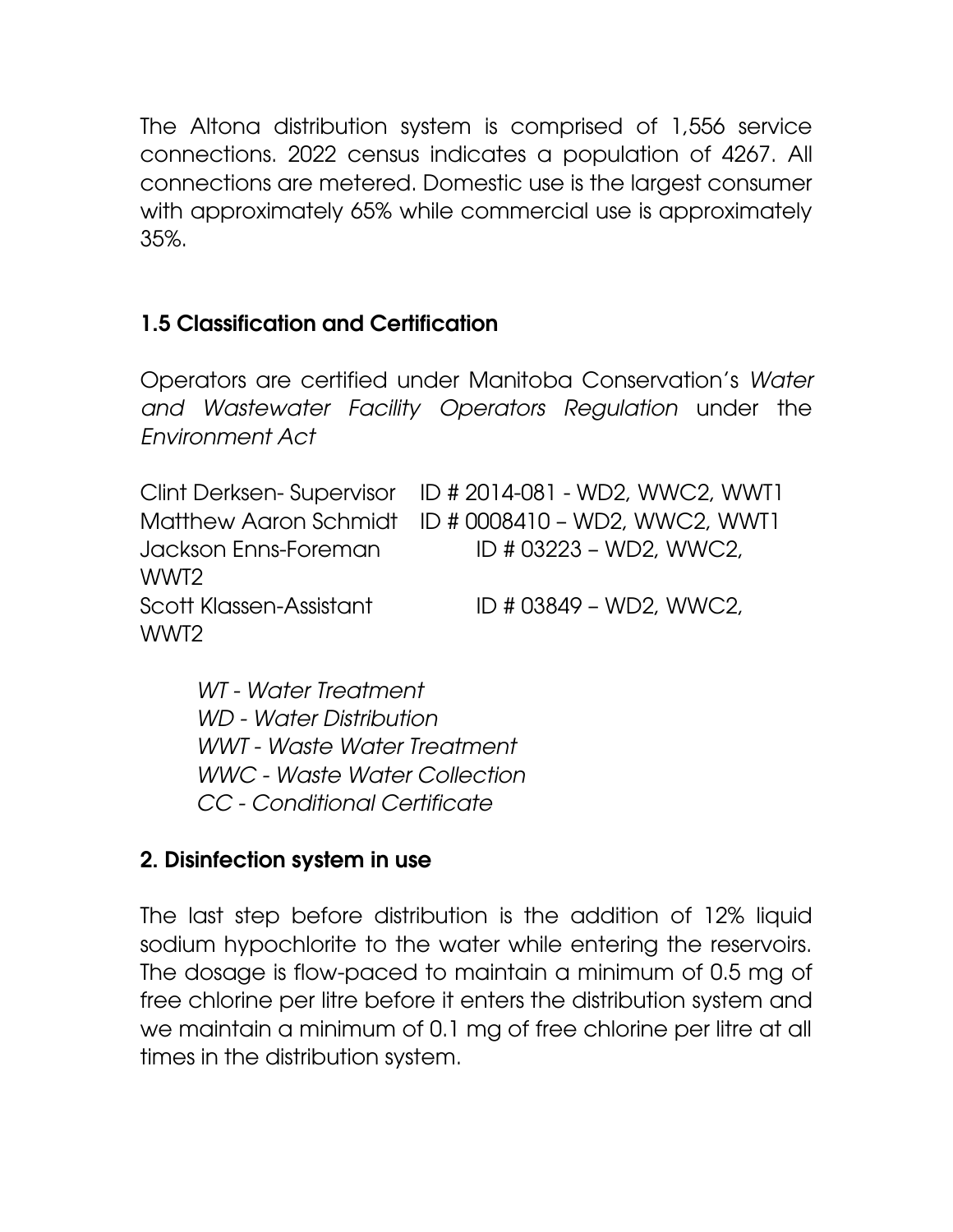# 2.1 Equipment and monitoring requirements

As required, the Altona PWS ensures continuous disinfection is maintained by stocking all spare parts for all chlorinators.

Free Available and Total Chlorine residuals are monitored **daily** by staff, on-line chlorine analyzers at each reservoir, and biweekly throughout the distribution system. A Hach brand portable colorimeter test kit, which is calibrated annually, is used for the testing at the South reservoir. An Orbeca brand portable colorimeter test kit, which is also calibrated annually, is used for the testing at the North reservoir. All results are recorded on the appropriate monitoring forms and submitted to the Office of Drinking Water monthly. Bi-weekly samples are sent to ALS labs for testing. THM/HAA analysis are required every other year.

Tests performed bi-weekly:

- Total Coliform: a measurement of the total coli form present in bi-weekly samples submitted to ALS labs.
- **Escherichia coli:** a measurement of the Escheria coli present in bi-weekly samples submitted to ALS labs.

Quarterly samples, every other year, are also collected in the distribution system and sent to the lab for **THM** testing and **HAA** testing.

- THM is the abbreviation for Trihalomethane, which is a chlorination/disinfection byproduct.
- **HAA** is the abbreviation for Haleo Acetic Acid, which is a chlorination/disinfection byproduct.

# 2.2 Overall performance

For 2021, the Altona PWS met all daily and bi-weekly sampling requirements achieving a 100% efficiency rating. The following tables outline the requirements and performance of the PWS in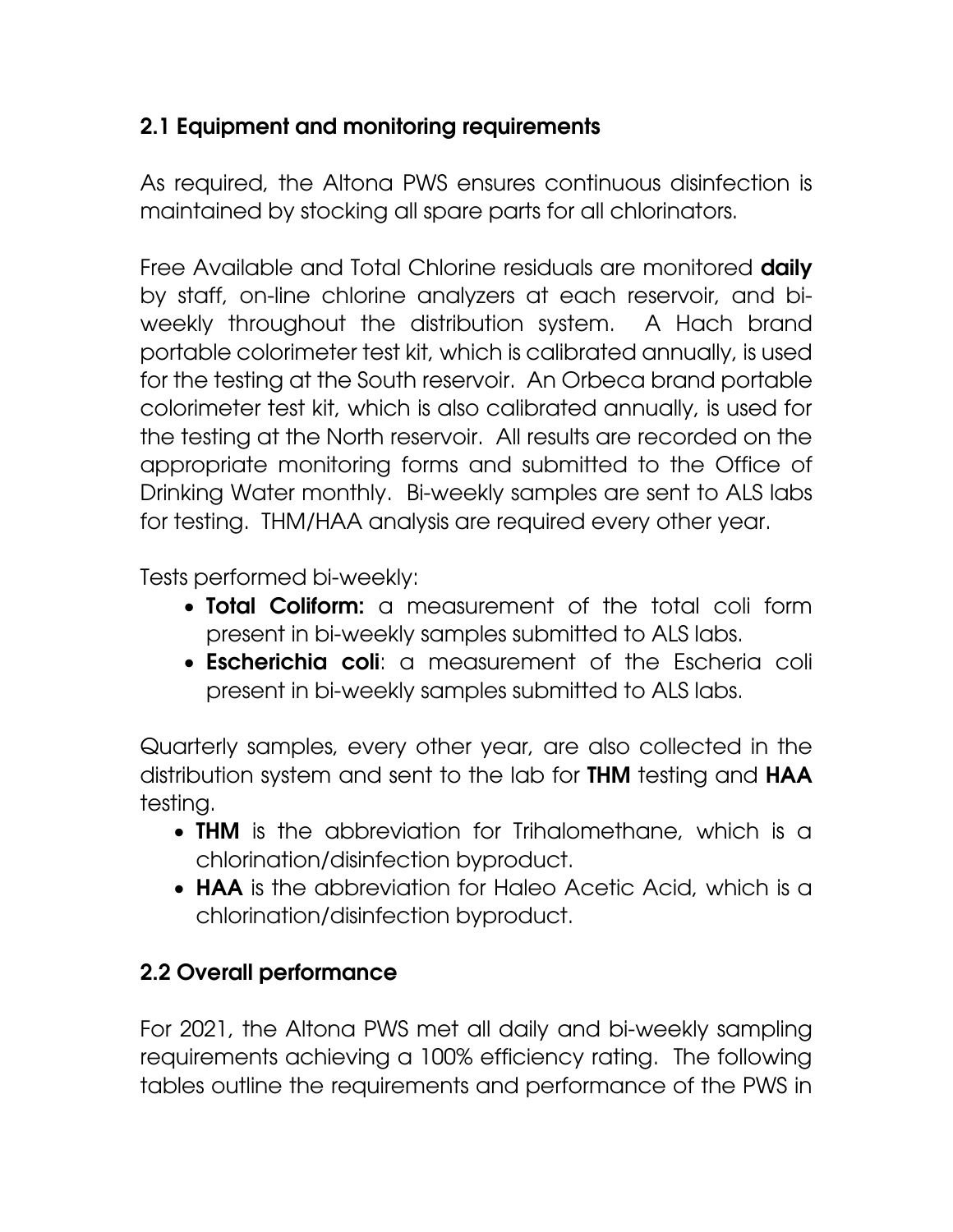the Town of Altona for 2021 as outlined in the Operating License (see attached 2021 Annual Compliance Audit)

# Disinfection Monitoring and Reporting

|                                                              | <b>Regulatory</b><br><b>PWS</b> |                                |  |
|--------------------------------------------------------------|---------------------------------|--------------------------------|--|
|                                                              |                                 | <b>Requirement Performance</b> |  |
| A) Free Chlorine residual entering                           |                                 |                                |  |
| the distribution system                                      | $\geq 0.5$ mg/L                 | 100%                           |  |
| Section 21(1)a - MR 40/2007                                  |                                 |                                |  |
| B) Frequency of testing entering                             |                                 |                                |  |
| the distribution system                                      | Daily                           | 100%                           |  |
| Section A - MR 40/2007                                       |                                 |                                |  |
| C) Free Chlorine residual in the                             |                                 |                                |  |
| distribution system                                          | $\geq 0.1$ mg/L                 | 100%                           |  |
| Section 22a - MR 40/2007                                     |                                 |                                |  |
| D) Frequency of testing in the                               |                                 |                                |  |
| distribution system                                          | Bi-Weekly                       | 100%                           |  |
| Section A - MR 40/2007                                       |                                 |                                |  |
| E) Report Submissions                                        | Monthly                         | 100%                           |  |
| Section 25(2) - MR 40/2007                                   |                                 |                                |  |
| The PWS has met all regulatory requirements for 2021 in this |                                 |                                |  |
| area.                                                        |                                 |                                |  |

### Bacteriological Monitoring and Reporting

|                                | <b>Regulatory</b> | <b>PWS</b>                     |
|--------------------------------|-------------------|--------------------------------|
|                                |                   | <b>Requirement Performance</b> |
| A) Number of samples of        |                   |                                |
| watering leaving the North End | 26                | 100%                           |
| Reservoir                      |                   |                                |
| Schedule $A - MR 40/2007$      |                   |                                |
| B) Number of samples of        |                   |                                |
| watering leaving the South End | 26                | 100%                           |
| Reservoir                      |                   |                                |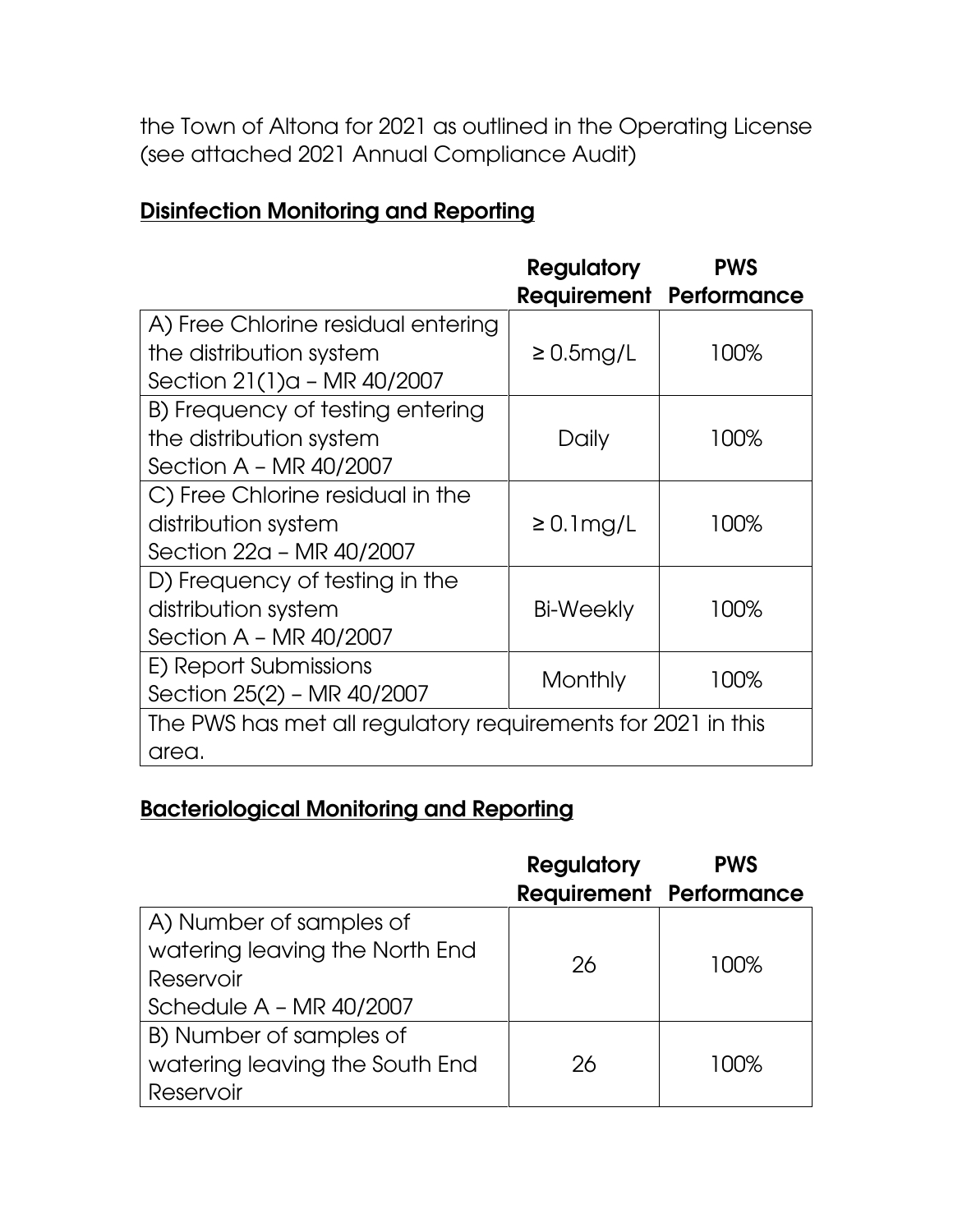| Schedule $A - MR 40/2007$                                   |           |      |  |
|-------------------------------------------------------------|-----------|------|--|
| C) Number of distribution water                             |           |      |  |
| samples                                                     | 26        | 100% |  |
| Schedule $A - MR 40/2007$                                   |           |      |  |
| D) Frequency of Testing                                     | Bi-weekly | 100% |  |
| Schedule $A - MR 40/2007$                                   |           |      |  |
| E) Total Coli form present in                               | 0 TC per  |      |  |
| samples                                                     | $100ml*$  | 100% |  |
| Section 3(1)b - MR 40/2007                                  |           |      |  |
| F) E. Coli present in Samples                               | 0 EC per  | 100% |  |
| Section3(1)a - MR 41/2007                                   | 100ml     |      |  |
| The Public Water System has met all regulatory monitoring   |           |      |  |
| requirements for 2021. The water system was deemed to be in |           |      |  |
| compliance with all terms and conditions in the Operating   |           |      |  |
| License.                                                    |           |      |  |

#### Disinfection By-products Monitoring and Reporting – THMs and HAAs

| Water<br><b>System</b> | Q <sub>1</sub><br>THM | Q2<br><b>THM</b> | Q3<br>THM      | Q <sub>4</sub><br><b>THM</b> | Avg |
|------------------------|-----------------------|------------------|----------------|------------------------------|-----|
| <b>ALTONA</b><br>4.00  | N/A                   | N/A              | N/A            | N/A                          | N/A |
|                        |                       |                  |                |                              |     |
| Water                  | Q <sub>1</sub>        | Q <sub>2</sub>   | Q <sub>3</sub> | Q <sub>4</sub>               | Avg |
| <b>System</b>          | <b>HAA</b>            | <b>HAA</b>       | <b>HAA</b>     | <b>HAA</b>                   |     |
| <b>ALTONA</b><br>4.00  | N/A                   | N/A              | N/A            | N/A                          | N/A |

Currently we are unable to achieve the required level of THM and HAA's due to the treated water being out of compliance when it arrives at our distribution stations.

### Engineering Assessment of Water System Infrastructure and Water Supply Source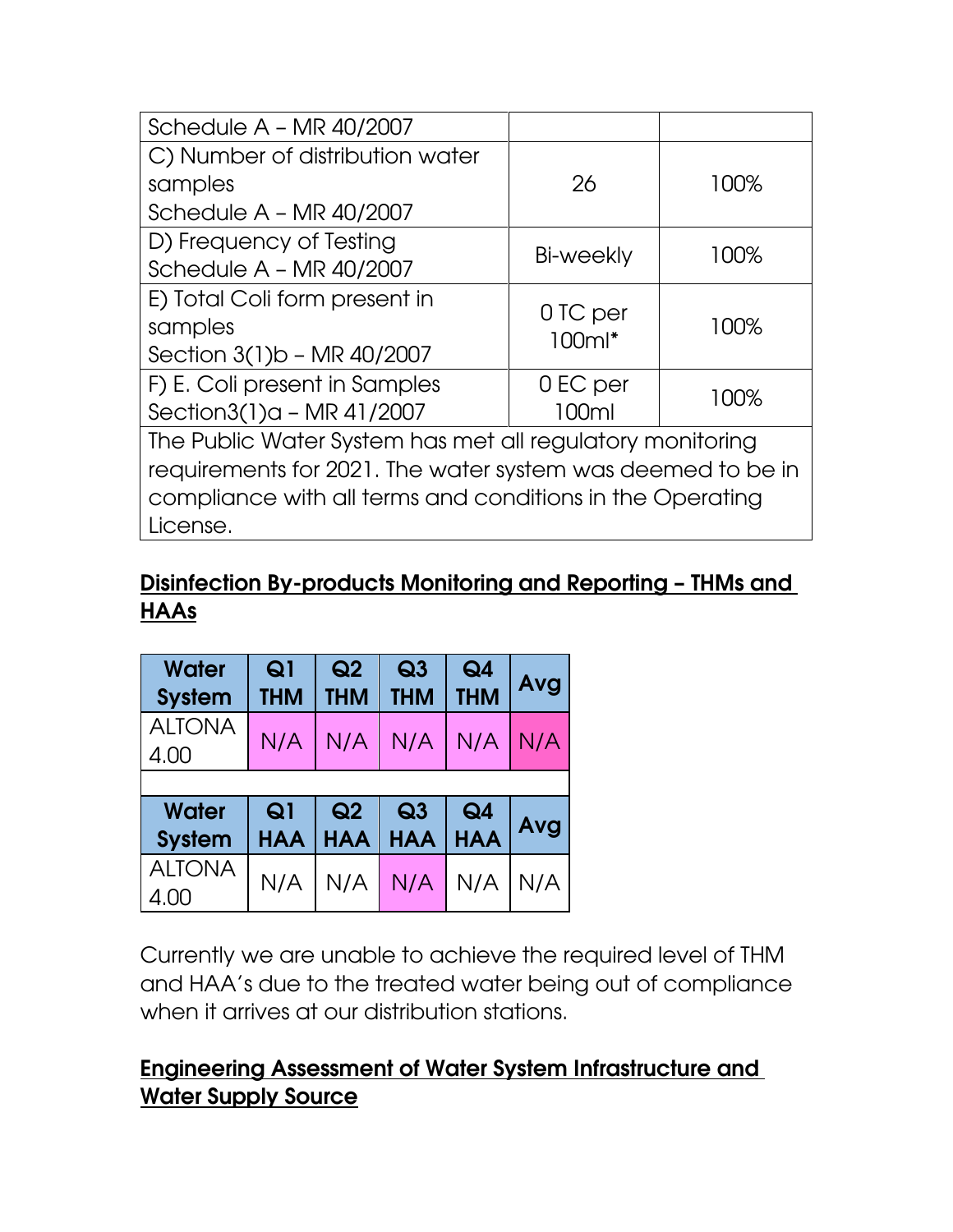As specified by the operating license, the Altona PWS was required to initiate an Engineering Assessment of the Water System Infrastructure and Water Supply Source. J.R. Cousin Consultants completed the Town of Altona Public Water System Assessment 2016 PWS 4.00. Two copies of the report were mailed to The Office of Drinking Water.

# 3. Water Rates

In 2021 our water rate was \$13.18 per 1000 Imperial gallons

### 4. Water System Incidents

In 2021 there were no major incidents.

# 4.1 Major Expenses

In 2021 we had to replace the distribution header in our North End Reservoir pumphouse. The emergency repair was coordinated with The Office of Drinking water and completed by Contec Projects.

In 2022 we plan to extend our distribution system to service a new industrial park.

### 5. Drinking Water Orders

In 2021 there were no Safety Orders issued for Altona Public Water System. (See attached 2021 Annual Compliance Audit.)

### 6. Boil Water Advisories (BWA's) issued and actions taken

In 2021 there were no Boil Water Advisories issued.